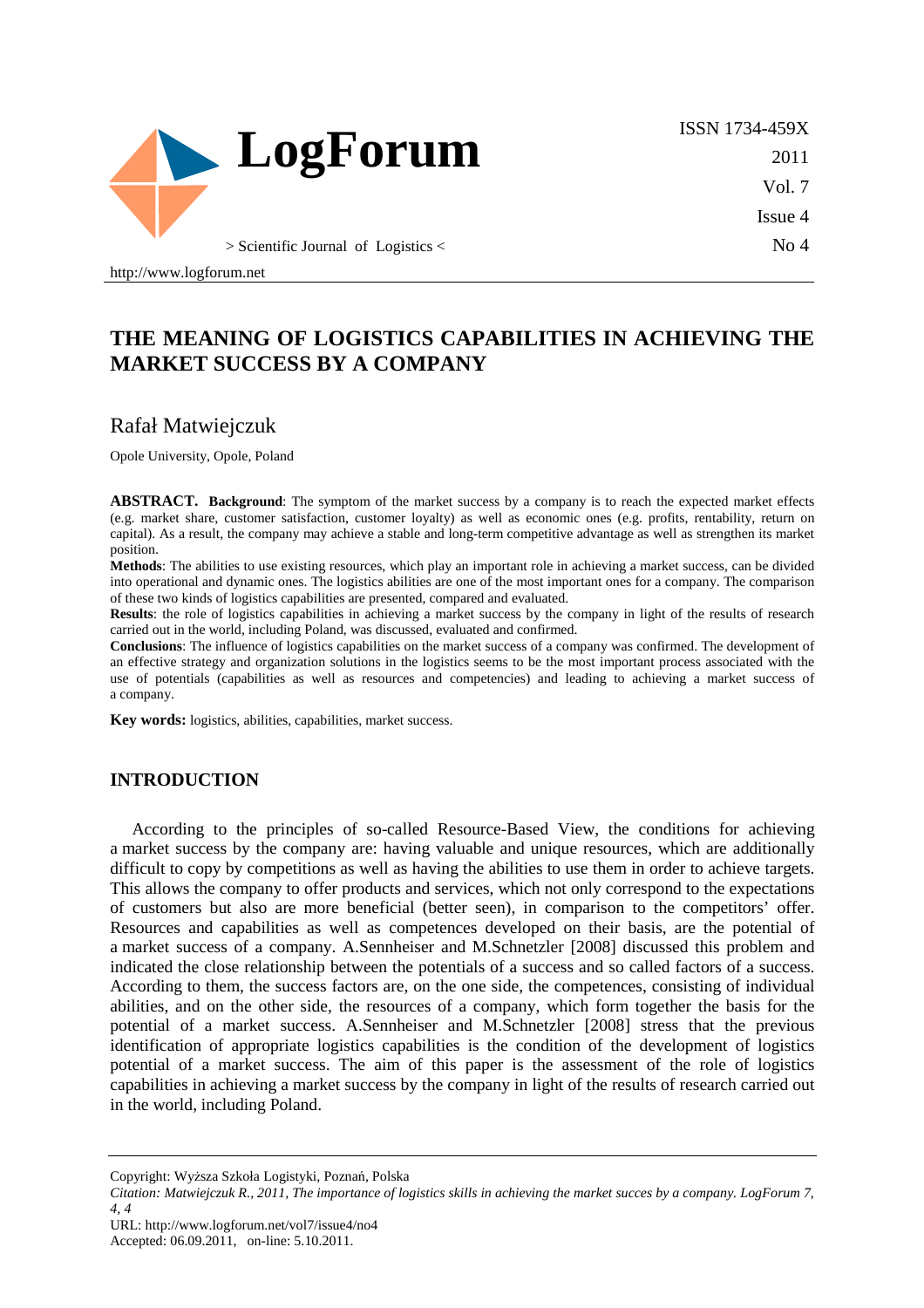#### **THE ESSENCE OF THE CAPABILITY**

Overall, the capability of a company is a set of its individual abilities, which enable the fulfilment of its tasks [Prockl 2007]. The main feature (indicator) of the capabilities of a company is its orientation to achieve desired effects (i.e. planned and not random ones), which are obtained by purposeful and coordinated ways of the active involvement of resources. The sample definitions of capabilities are presented in the Table 1.

The capabilities of the company are oriented on an active and efficient use of resources in order to achieve the assumed targets. The active character of the engagement of the resources is reflected in the fact that they are assigned to individual tasks, where they are useful or even indispensable. However, the efficiency of the use of resources is manifested in the creation of an offer of products and services for the customers (creating the appropriate value for a customer) as well as in achieving the expected (planned) market and economic effects by a company. This can lead to achieving a competitive advantage and a market success by the company.

### **OPERATIONAL CAPABILITIES VS. DYNAMIC CAPABILITIES**

The concept of Dynamic Capabilities is the development of the concept of resources approach. The operational capabilities and dynamic capabilities can be distinguished within this concept (Fig. 1).

> Table 1. The definitions of capabilities Tabela 1. Definicje zdolności

| <b>Authors</b>                                        | Definition of capabilities                                                                                                                                                                                                                                                   |
|-------------------------------------------------------|------------------------------------------------------------------------------------------------------------------------------------------------------------------------------------------------------------------------------------------------------------------------------|
| C. Brush,<br>P. Greene,<br>M. Hart                    | Capabilities are abilities of a company, which allow utilizing its resources in order to achieve desired<br>effects.                                                                                                                                                         |
| P. Daugherty,<br>H. Chen,<br>D. Mattioda,<br>S. Grawe | Capabilities are the "sets" of abilities of a company to collect, integrate and use the resources. The<br>resources can be defined as repetitive "patterns" of operations, associated in the use of the resources to<br>create, produce and/or offer products on the market. |
| G. Day                                                | Capabilities are a complex "set" of abilities and accumulated knowledge, which are the condition of the<br>appropriate coordination of activities of a company and the use of its resources.                                                                                 |
| R. Grant                                              | Capabilities are the abilities associated with a set of resources, which enable to execute specific tasks or<br>activities.                                                                                                                                                  |
| U. Ljungquist                                         | Capabilities are the processes (sets of activities) of mutual interaction of resources (tangible and<br>intangible), which are characteristic (unique) for a company                                                                                                         |
| S. Sharma,<br>H. Vredenburg                           | Capabilities are the coordinating mechanisms, which enable the most efficient and competitive use of<br>tangible and intangible resources of a company                                                                                                                       |

Source: own work based on Brush, green, Hart 2001, Daugherty et al. 2009, Day 1994, Grant 1991, Ljungquist 2007, Sharma, Vredenburg 1998.

The operational capabilities of a company consist of all routine operations associated with the core business of a company [Teece, Pisano, Shuen]. The routine activities are performed based on experiences acquired in the previous activities of a company and as such are certain repetitive patterns of a conduct, often do not require the significant improvements. Nevertheless, the operational capabilities determine the survival and functioning of a company, and therefore they are indispensable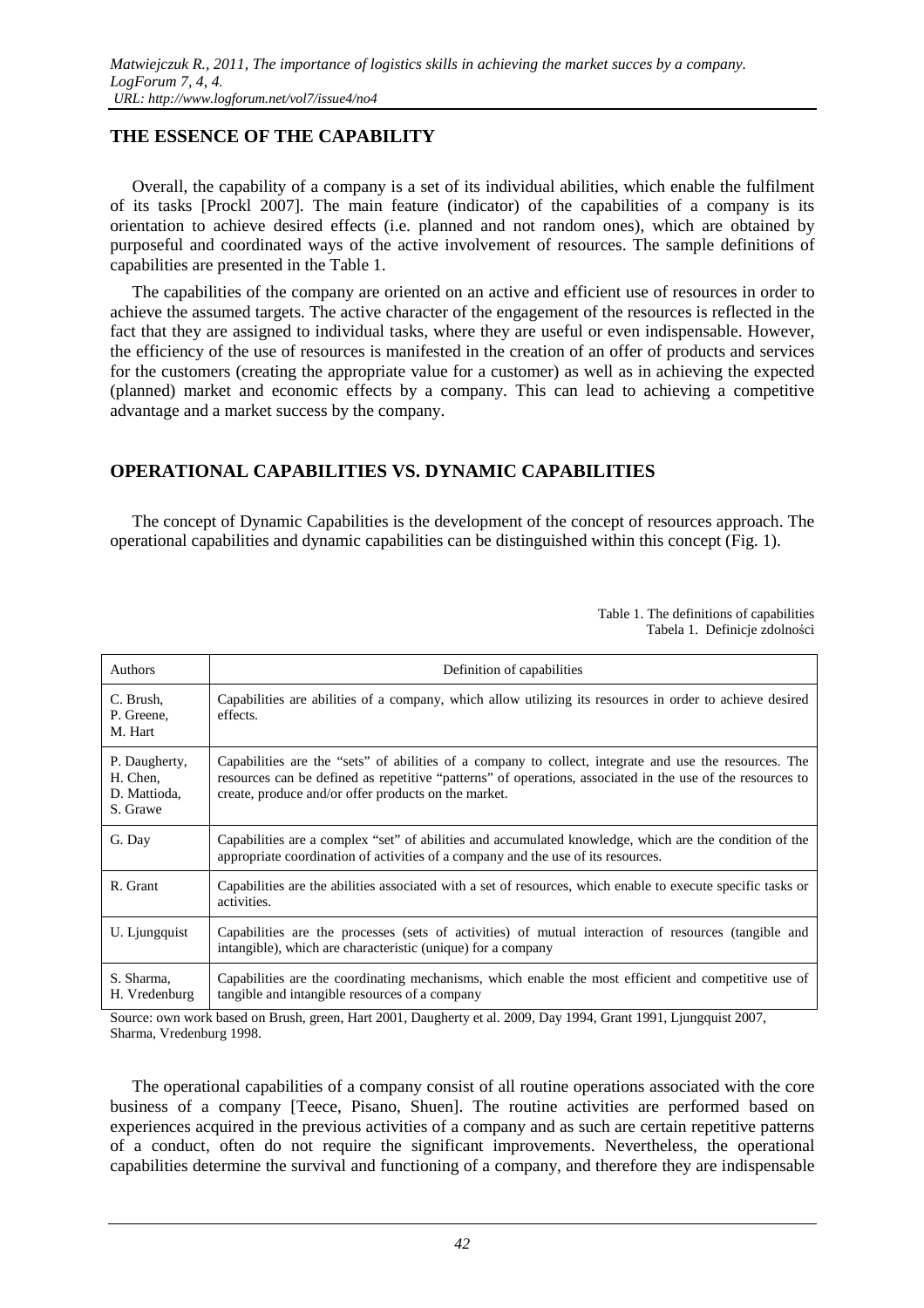for the appropriate fulfilment of current activities and tasks. The operational capabilities can be defined as a set of abilities to use the existing resources to achieve current, often routine purposes.

On the other hand, the dynamic capabilities are related to the integration and the reconfiguration of the resources, as well as to their acquisition or disposition by a company. It enables actively to adapt to changes on the market or even to create them. The dynamic capabilities can be described as strategic activities and mechanisms, by which a company can create new configuration of resources (resource bases) under condition of the emergence of new markets, their diversification, development and decay [Eisenhard, Martin 2000]. At the same time, the dynamic capabilities determine the structure, the integration and the reconfiguration of operational capabilities, creating the conditions for achieving the market success by a company.

| <b>Operational capabilities</b>                                                                                                                           | <b>Dynamic capabilities</b>                                                                                                                                           |
|-----------------------------------------------------------------------------------------------------------------------------------------------------------|-----------------------------------------------------------------------------------------------------------------------------------------------------------------------|
| a set of capabilities, which are conditions to carry<br>out taks and activities at the operational level,<br>usually connected with short-term guidelines | a "carrier" and also a determinant of changes in<br>a company (especially in its management system)<br>or on a market (in relation to other companies)                |
| they are associated with repetitive patterns of<br>activities and as such, in long run, they do not<br>require significant improvements and innovation    | processes of coordination<br>with<br>associated<br>(management) and integration of firm's resources                                                                   |
| they are related to routine activities, associated with<br>core business, based on acquired experiences                                                   | allow the creation of new configuration of<br>resources adopted to trends and tendencies in the<br>market and requirements of clients, competitors<br>and cooperators |
| they determine the appropriate functioning of<br>systems and subsystems of a company, and thus<br>achieving the tasks                                     | determine the creation and the expansion of total<br>potential of a company, by the integration and the<br>reconfiguration of operational capabilities                |

Source: own work based on: Teece, Pisano, Shuen 1997, Eisenhard, Martin 2000, Prockl 2007.

 Fig. 1. Operational capabilities vs. dynamic capabilities Rys. 1. Zdolności operacyjne vs. zdolności dynamiczne

### **OPERATIONAL AND DYNAMIC CAPABILITIES AND MARKET SUCCESS OF A COMPANY**

The logistics capabilities result from the integration of logistics resources and individual logistics abilities. As mentioned above, the abilities consist of specific skills. The logistics skills are the developed procedures for the development of logistics "qualifications". These skills enable to collect, integrate and use the logistics resources to achieve the expected market and economic results. In this sense, the logistics skills determine the use of logistics resources (sets of resources) to achieve the agreed targets and tasks.

The logistics resources of a company can be involved in the fulfilment of such tasks like to offer logistics services in line with expectations of customers or to provide the required level of logistics service. To achieve these objectives, it is essential to develop the appropriate logistics capabilities, which enable to offer customers the right goods in right places, in right time, in appropriate quantity and quality, at right costs and together with right information. It can be noticed, that the logistics capabilities enable the identification of customers' preferences as well as the submission of a market offer, which provides the solution to their problems, by adapting the logistics services to customers expectations, securing the required service level, providing the goods under conditions, which are adequate from the standpoint of customers, etc.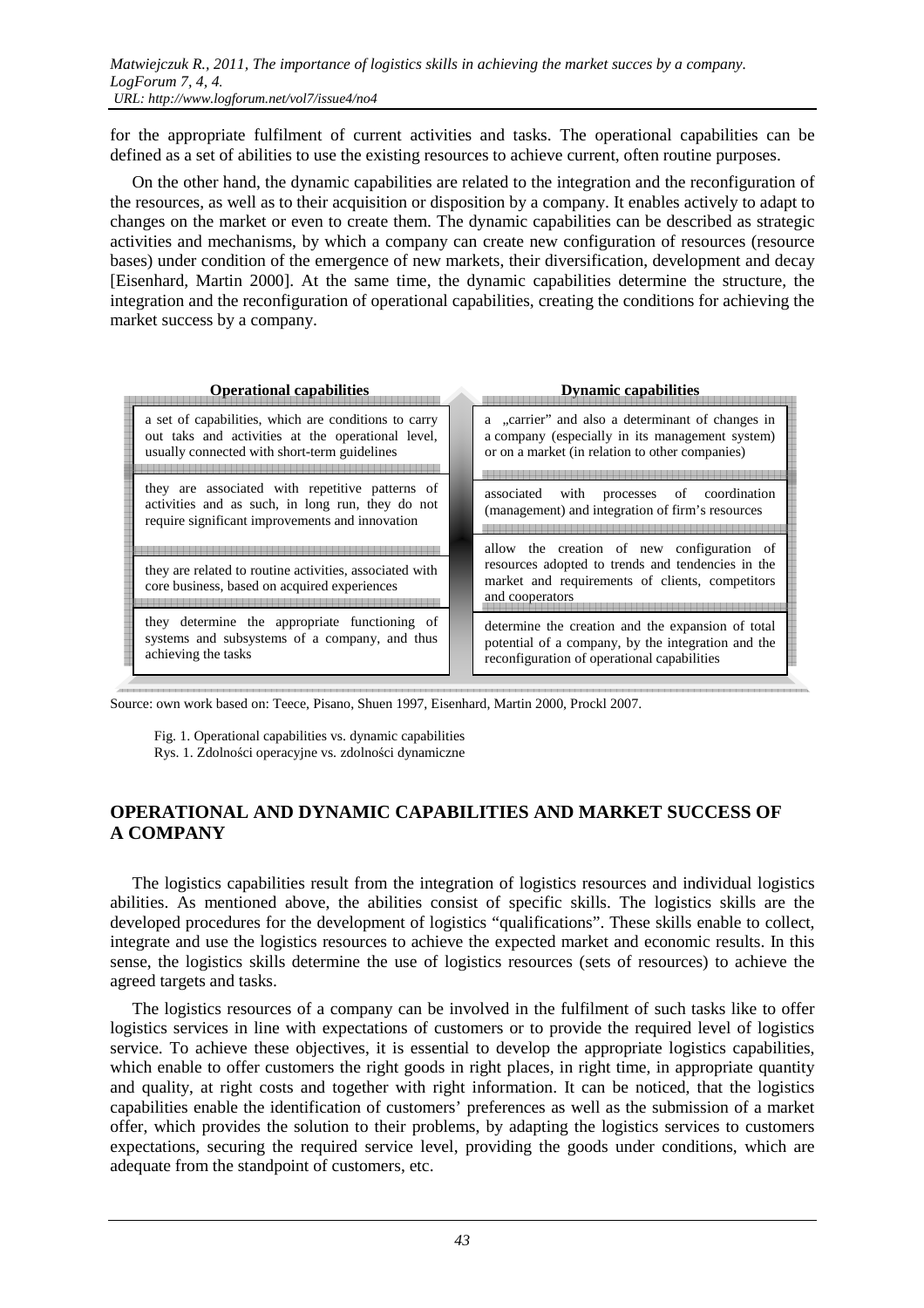Logistics capabilities can be developed both in the real sphere and in the adjustable sphere. The capacibilities assosiated with the real sphere can be connected with such processes as transport, warehousing, handling, packaging and labelling. The capabilities assosiated with the adjustable sphere concern the processes of the management of the flows of goods and information within a company and a supply chain.

The logistics capabilities can be also divided into operational and dynamic ones. The logistics operational capabilities include routine activities assosiated with current logistics tasks and related to short-term guidelines of the company, such as e.g. "the registration of an amount and a structure of incomes from logistics services, estimations of levels and structures of stocks or the estimation of the effectiveness of the utilization of warehouses. In this sense, the logistics operational capabilities allow to use the existing potentials of the market success of a company.

The logistics dynamic capabilities are oriented not exactly on the use of existing potentials of the market success of a company, but on their long-term development and growth. These capabilities are a kind of "carrier" of changes, occurring both in management systems of a company as well as in the market. The dynamic logistics capabilities allow more effective (in comparison to operational capabilities) use of logistics resources of a company by the "creation" of new, more innovative configuration, which allow better adjustment to market changes.

### **LOGISTICS CAPABILITIES AS DETERMINANTS OF MARKET SUCCESS OF A COMPANY ON THE BASE OF RESEARCHES CONDUCTED BY E.MORSH, C.DRÖGE AND S.VICKERY**

The interesting researches related to the assessment of the possibilities of the utilization of logistics capabilities to achieve the competitive advantage and a market success by a company, were conducted by E. Morash, C. Dröge and S.Vickery [1996]. The researches were conducted using the method of the phone interview, based on the questionnaires sent previously by e-mail. 65 top managers took part in this survey, operating in the companies of the furniture industry, having over 10 Mo USD of revenues in a year. The scale from 1 (the least important) to 7 (the most important) was adopted to evaluate each logistics capability. Both the values and the changes of the values of indicators ROA, ROI and ROE were taken as the basic indicators of a success. The results of those researches suggest that the analysis of the logistics capabilities of a company can lead to distinguishing those capabilities, which have the strategic significance for the achievement of expected market and economic effects. The strategic logistics capabilities in the research of E. Morash, C. Dröge and S.Vickery were divided into two groups: demand-oriented capabilities (i.e. from the perspective of the preferences and expectations of customers) and supply-oriented capabilities (from the perspective of companies, which offer products and services on the market (Fig 2)).

The logistics capabilities, seen from the perspective of customers, allow to offer the expected level of logistics services, primarily by identifying the preferences and expectations of customers, providing the required speed and reliability of deliveries, and consequently, developing the solutions, which enable effective to react on the needs of customers (solving the customers' problems). The concentration of a company on the development of this group of logistics capabilities can lead not only to prepare more clear logistics offer for customers (who will want to learn it closer and therefore to make more conscious choice) and to build long-term relations with customers, based on mutual trust and loyalty.

The development of adequate logistics capabilities of a company, seen from the perspective of the supply, is the condition to secure the required level of the logistics service. These capabilities are related mainly to design and secure the proper functioning of the distribution systems according to market (customers') expectations and solutions used by competitors. It requires the choice of such distribution strategy, which lead not only to the fulfillment of customers' needs and expectations but also to the achievement of measurable benefits by a company.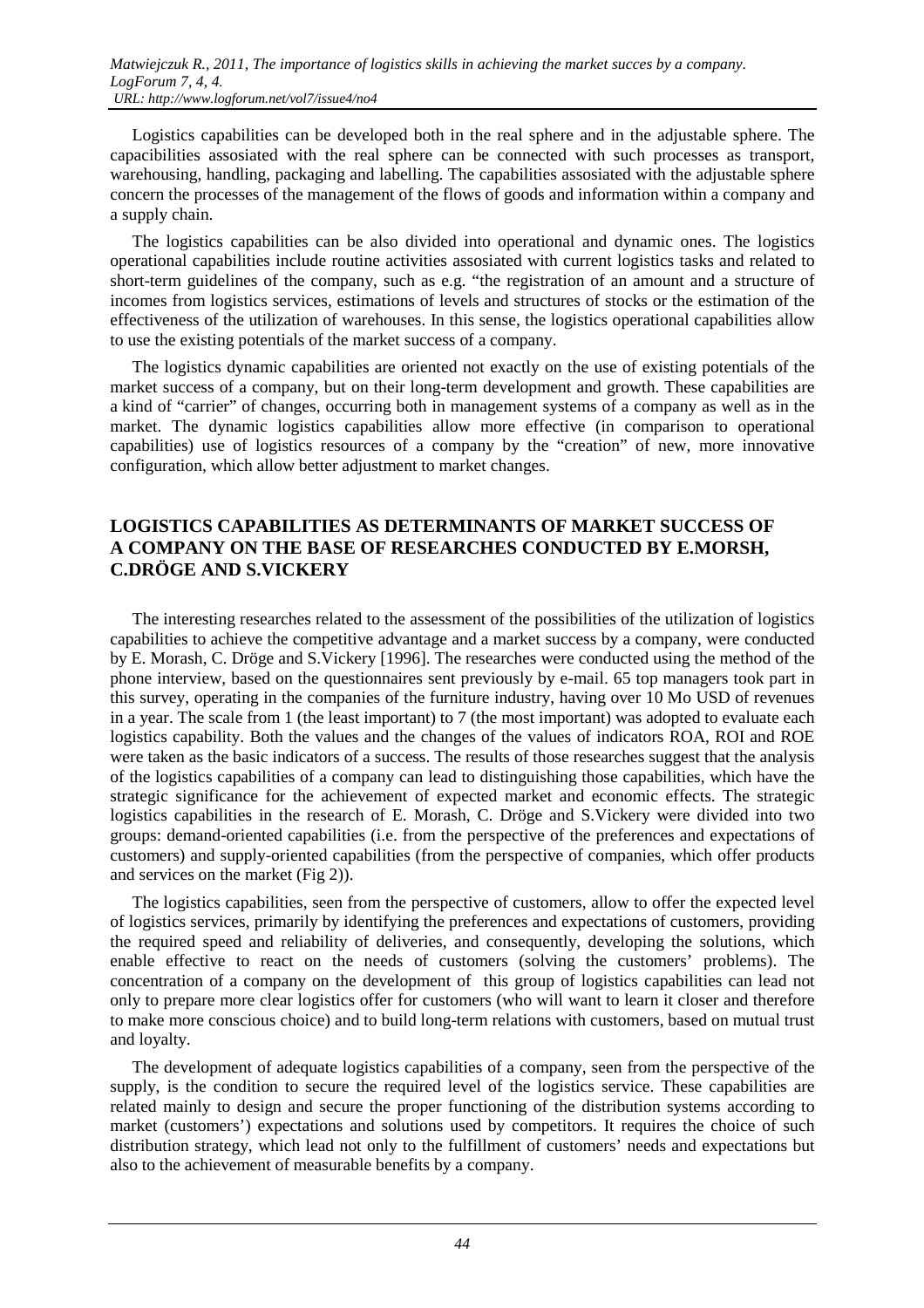

Source: Morash, Dröge, Vickery, 1996.

 Fig. 2. Strategic logistics capabilities in researches of E.Morash, C.Dröge and S.Vickery Rys. 2. Strategiczne zdolności logistyczne w badaniach E.Morash, C.Dröge and S.Vickery

The results of researches conducted by E. Morash, C. Dröge and S.Vickery indicate, that the strategic logistics capabilities can influence the market success of a company [Morash, Dröge,Vickery 2004]. This is especially true in case of demand-oriented capabilities. According to questioned managers, the most important ones among them are: reliability of the deliveries (average value 6,34), after-sale customer service (6,13), effective response to customers' needs (6,02), rate of deliveries (5,88) and pre-sale customer service (5,62). The supply-oriented capabilities are considered by questioned managers as the less important in achieving the success by a company. The average values were: intensive distribution 5,47, selective distribution 4,87 and low-cost distribution 4,61.

### **SUMMARY AND DIRECTIONS OF FUTHER RESEARCHES**

The influence of logistics capabilities on the market success of a company was confirmed in many previously conducted researches [Defee, Frugate 2010]. Beside the evaluation of the direct relationships between logistics capabilities and a market success of a company, the recognition of these capabilities can be based on the evaluation of logistics processes and tasks, whose fulfilment affects changes in the management system of a company. The improvement of this system can lead to the achievement of the market success of a company. The attempt of the identification of the most important processes and tasks, for which the logistics managers are responsible, was taken in researches of the Department of Logistics and Marketing of Opole University (Fig. 3) as a grant "Logistics determinants of the management of a company". The research was conducted in years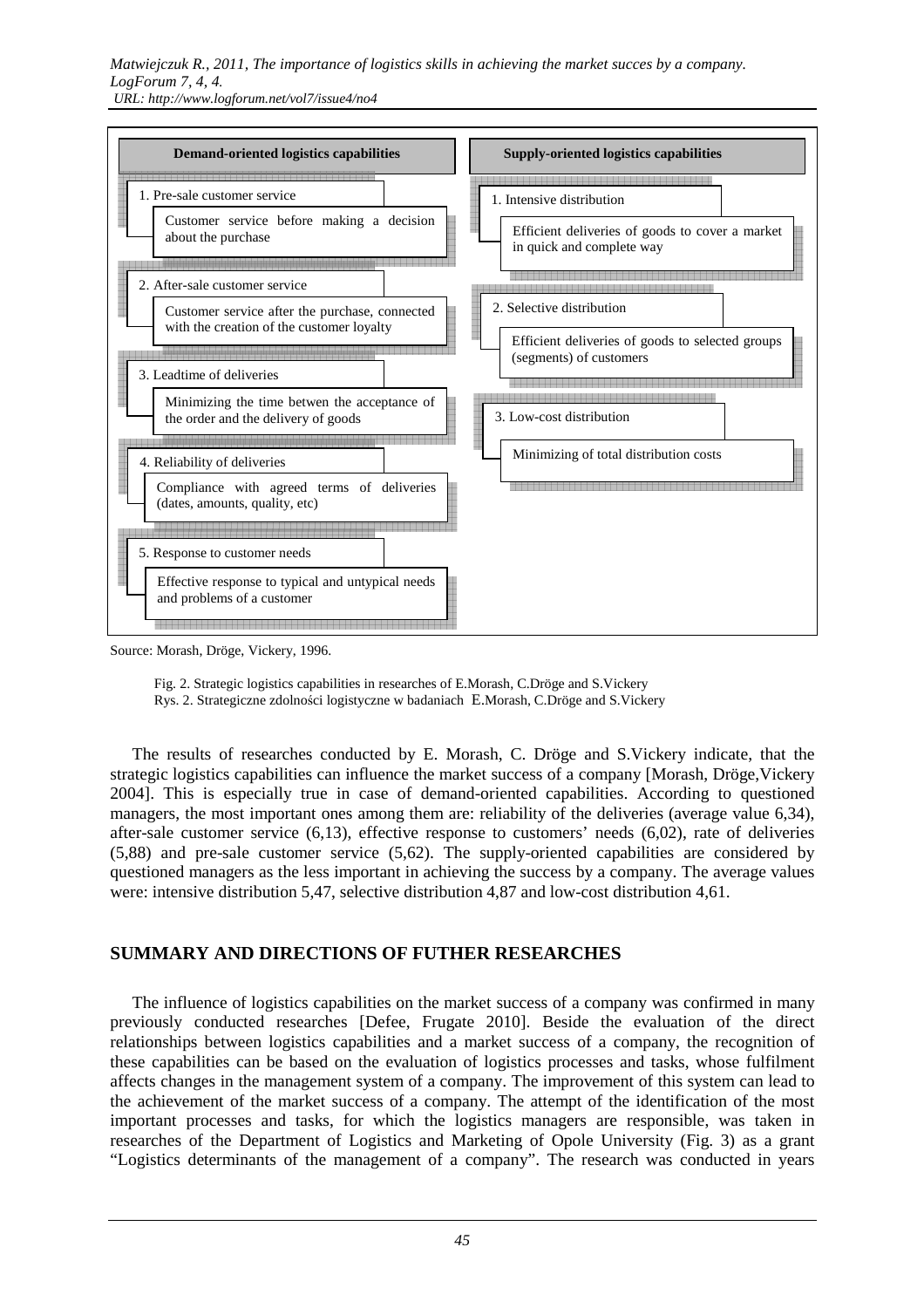2010-2011. 111 companies took part in this research. They represent five sectors: mining, processing industry, media industry, building industry and commerce.



Source: own work based on research of Department of Logistics and Marketing of Opole University.

 Fig. 3. The most important processes and tasks carried out by logistics managers Rys. 3. Najistotniejsze procesy i zadania realizowane przez menedżerów logistyki

According to surveyed companies, the logistics managers concentrate on the strategy and the organization of the logistics (84% of indications), the coordination of deliveries to customers (73%) as well as the warehousing and the effective stocks management (61%). The development of an effective strategy and organization solutions in the logistics seems to the most important process associated with the use of potentials (capabilities as well as resources and competencies) and leading to achieving a market success of a company. The directions of further researches can focus on the identification of logistics capabilities and their influence on the market success on the one side, and on the other side on the development of the logistics, understood as a result of the integration of resources and logistics capabilities of a company.

#### **REFERENCES**

- Barney J., Clark D., Resource-Based Theory. Creating and Sustaining Competitive Advantage, Oxford University Press Inc., New York 2007.
- Blaik P., Logistyka. Koncepcja zintegrowanego zarządzania [Logistics. The concept of integrated management], PWE, Warszawa 2010.
- Brush C., Greene P., Hart M., From initial idea to unique advantage: the entrepreneurial challenge of constructing a resource base, [w:] The Academy of Management Executive, Vol. 15, No. 1, 2001.
- Defee C., Fugate B., Changing perspective of capabilities in the dynamic supply chain era, [w:] The International Journal of Logistics Management, Vol. 21, No. 2, 2010.
- Day G., The Capabilities of Market-Driven Organizations, [w:] Journal of Marketing, Vol. 58, No. 4, 1994.
- Daugherty P., Chen H., Mattioda D., Grawe S., Marketing/Logistics Relationships: Influence on Capabilities and Performance, [w:] Journal of Business Logistics, Vol. 30, No. 1, 2009.
- Eisenhardt K., Martin J., Dynamic capabilities: what are they?, [w:] Strategic Management Journal, Vol. 21, No. 10/11, 2000.
- Grant R., The resource-based theory of competitive advantage: implications for strategy formulation, [w:] California Management Review, Vol. 33, No. 3, 1991.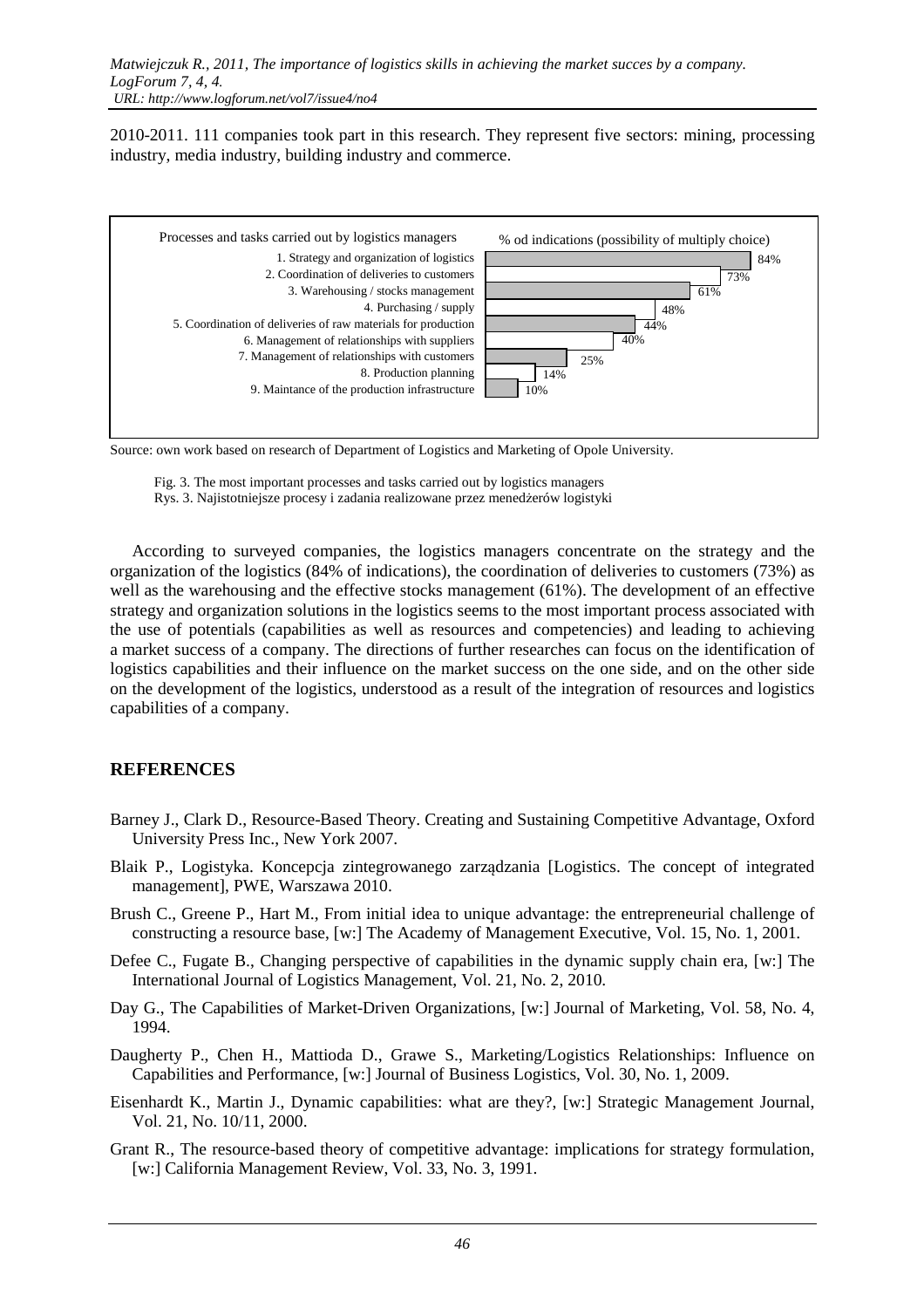- Ljungquist U., How Do Core Competencies Discriminate? Identification of Influencing Similarities and Differences, [w:] Knowledge and Process Management, Vol. 14, No. 4, 2007.
- Matwiejczuk R., Kompetencje logistyki w tworzeniu wartości dla klienta [Logistics competences in creating the value for a customer], [w:] Gospodarka Materiałowa i Logistyka, nr 10, 2010.
- Morash E., Dröge C., Vickery S., Strategic Logistics Capabilities for Competitive Advantage and Firm Success, [w:] Journal of Business Logistics, Vol. 17, No. 1, 1996.
- Ciesielski M. (red.), Podstawy wiedzy logistycznej [Fundamentals of logistics knowledge], Wydawnictwo Akademii Ekonomicznej w Poznaniu, Poznań 2004.
- Prockl G., Logistik-Management im Spannungsfeld zwischen wissenschaftlicher Erklärung und praktischer Handlung [Logistics management as coonection between scientific explanation and practical commerce], Deutscher Universitäts-Verlag / GWV Fachverlage GmbH, Wiesbaden 2007.
- Sennheiser A., Schnetzler M., Wertorientiertes Supply Chain Management, Springer-Verlag, Berlin-Heidelberg-New York 2008.
- Sharma S., Vredenburg H., Proactive corporate environmental strategy and the development of competitively valuable organizational capabilities, [w:] Strategic Management Journal, Vol. 19, No. 8, 1998.
- Teece D., Dynamic Capabilities and Strategic Management: Organizing for Innovation and Growth, Oxford University Press, Oxford 2009.
- Teece D., Pisano G., Shuen A., Dynamic capabilities and strategic management, [w:] Strategic Management Journal, Vol. 18, No. 7, 1997.

# **ZNACZENIE ZDOLNOŚCI LOGISTYCZNYCH W OSIĄGANIU SUKCESU RYNKOWEGO PRZEZ PRZEDSIĘBIORSTWO**

**STRESZCZENIE**. **Wstęp:** Przejawem sukcesu rynkowego przedsiębiorstwa jest zrealizowanie oczekiwanych efektów rynkowych (np. udział w rynku, zadowolenie klientów, lojalność klientów) i ekonomicznych (np. zysk, rentowność, zwrot z kapitału). W rezultacie, przedsiębiorstwo może zdobyć trwałą i długofalową przewagę konkurencyjną oraz wzmocnić swoją pozycję rynkową w porównaniu do konkurentów.

**Metody**: W osiąganiu sukcesu rynkowego ważną rolę pełnią zdolności wykorzystania posiadanych zasobów, które można podzielić na zdolności operacyjne i zdolności dynamiczne. Wśród zdolności przedsiębiorstwa istotne znaczenie posiadają zdolności logistyczne. Wykonano porównanie tych dwóch rodzajów zdolności wraz z ich oceną przydatności.

**Wyniki**: Rola zdolności logistycznych w osiąganiu sukcesu rynkowego przez przedsiębiorstwo w świetle badań przeprowadzonych zarówno na świecie, jak i w Polsce, została poddana dyskusji, oceniona i potwierdzona.

**Wniosk**i: Wpływ zdolności logistycznych na osiągnięcie sukcesu rynkowego przez przedsiębiorstwo został potwierdzony. Rozwój efektywnej strategii i rozwiązań organizacyjnych w logistyce wydaje się być najważniejszym procesem związanym z wykorzystaniem potencjałów (zarówno zdolności jak i zasobów i kompetencji) prowadzących do osiągnięcia sukcesu rynkowego przez przedsiębiorstwo.

**Słowa kluczowe:** logistyka, zdolności, sukces rynkowy.

## **DIE BEDEUTUNG DER LOGISTISCHEN FÄHIGKEITEN IN DER ERREICHUNG DES MARKTERFOLGES DER UNTERNEHMEN**

**ZUSAMMENFASSUNG. Hintergrund**: Die Erscheinung des Markterfolges des Unternehmens ist die Erreichung der erwarteten Markteffekten (z.B. Marktanteil, Kundenzufriedenheit, Kundenloyalität) und ökonomischen Effekten (z.B.